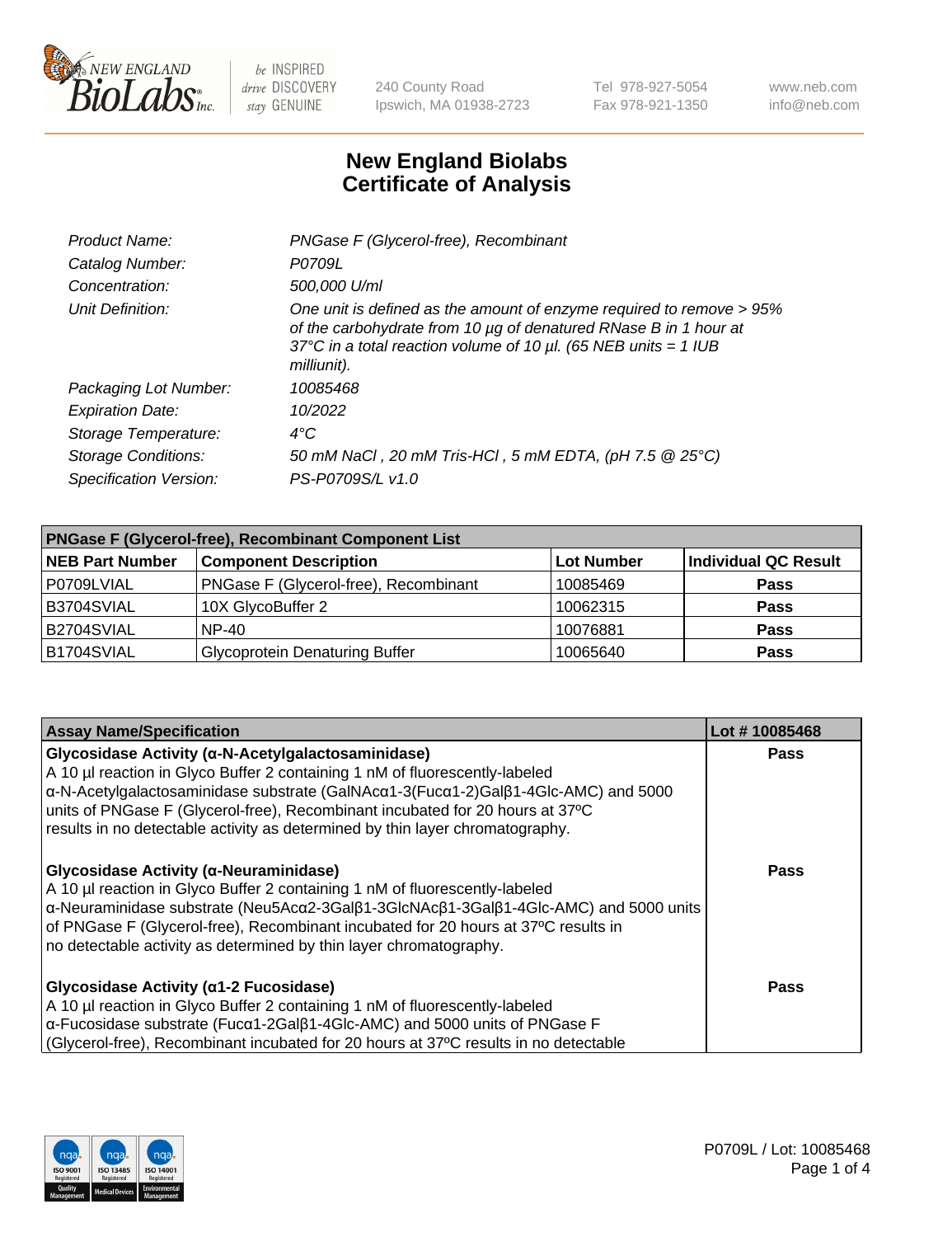

240 County Road Ipswich, MA 01938-2723 Tel 978-927-5054 Fax 978-921-1350

www.neb.com info@neb.com

| <b>Assay Name/Specification</b>                                                                                                                                                                                                                                                                                                                                                                         | Lot #10085468 |
|---------------------------------------------------------------------------------------------------------------------------------------------------------------------------------------------------------------------------------------------------------------------------------------------------------------------------------------------------------------------------------------------------------|---------------|
| activity as determined by thin layer chromatography.                                                                                                                                                                                                                                                                                                                                                    |               |
| Glycosidase Activity (α1-3 Fucosidase)<br>A 10 µl reaction in Glyco Buffer 2 containing 1 nM of fluorescently-labeled<br>α-Fucosidase substrate (Fucα1-3Galβ1-4GlcNAcβ1-3Galβ1-4Glc-AMC) and 5,000 of PNGase<br>F (Glycerol-free), Recombinant incubated for 20 hours at 37°C results in no<br>detectable activity as determined by thin layer chromatography.                                          | <b>Pass</b>   |
| Glycosidase Activity (α1-3 Galactosidase)<br>A 10 µl reaction in Glyco Buffer 2 containing 1 nM of fluorescently-labeled<br>α-Galactosidase substrate (Galα1-3Galβ1-4GlcNAc-AMC) and 5000 units of PNGase F<br>(Glycerol-free), Recombinant incubated for 20 hours at 37°C results in no detectable<br>activity as determined by thin layer chromatography.                                             | <b>Pass</b>   |
| Glycosidase Activity (a1-3 Mannosidase)<br>A 10 µl reaction in Glyco Buffer 2 containing 1 nM of fluorescently-labeled<br>α-Mannosidase substrate (Manα1-3Manβ1-4GlcNAc-AMC) and 5000 units of PNGase F<br>(Glycerol-free), Recombinant incubated for 20 hours at 37°C results in no detectable<br>activity as determined by thin layer chromatography.                                                 | <b>Pass</b>   |
| Glycosidase Activity (a1-6 Galactosidase)<br>A 10 µl reaction in Glyco Buffer 2 containing 1 nM of fluorescently-labeled<br>α-Galactosidase substrate (Galα1-6Galα1-6Glcα1-2Fru-AMC) and 5000 units of PNGase F<br>(Glycerol-free), Recombinant incubated for 20 hours at 37°C results in no detectable<br>activity as determined by thin layer chromatography.                                         | Pass          |
| Glycosidase Activity (α1-6 Mannosidase)<br>A 10 µl reaction in Glyco Buffer 2 containing 1 nM of fluorescently-labeled<br>α-Mannosidase substrate (Manα1-6Manα1-6(Manα1-3)Man-AMC) and 5000 units of PNGase F<br>(Glycerol-free), Recombinant incubated for 20 hours at 37°C results in no detectable<br>activity as determined by thin layer chromatography.                                           | <b>Pass</b>   |
| Glycosidase Activity (β-Mannosidase)<br>A 10 µl reaction in Glyco Buffer 2 containing 1 nM of fluorescently-labeled<br>β-Mannosidase substrate (Manβ1-4Manβ1-4Man-AMC) and 5000 units of PNGase F<br>(Glycerol-free), Recombinant incubated for 20 hours at 37°C results in no detectable<br>activity as determined by thin layer chromatography.                                                       | Pass          |
| Glycosidase Activity (β-N-Acetylgalactosaminidase)<br>A 10 µl reaction in Glyco Buffer 2 containing 1 nM of fluorescently-labeled<br>$\beta$ -N-Acetylgalactosaminidase substrate (GalNAc $\beta$ 1-4Gal $\beta$ 1-4Glc-AMC) and 5000 units of<br>PNGase F (Glycerol-free), Recombinant incubated for 20 hours at 37°C results in no<br>detectable activity as determined by thin layer chromatography. | <b>Pass</b>   |

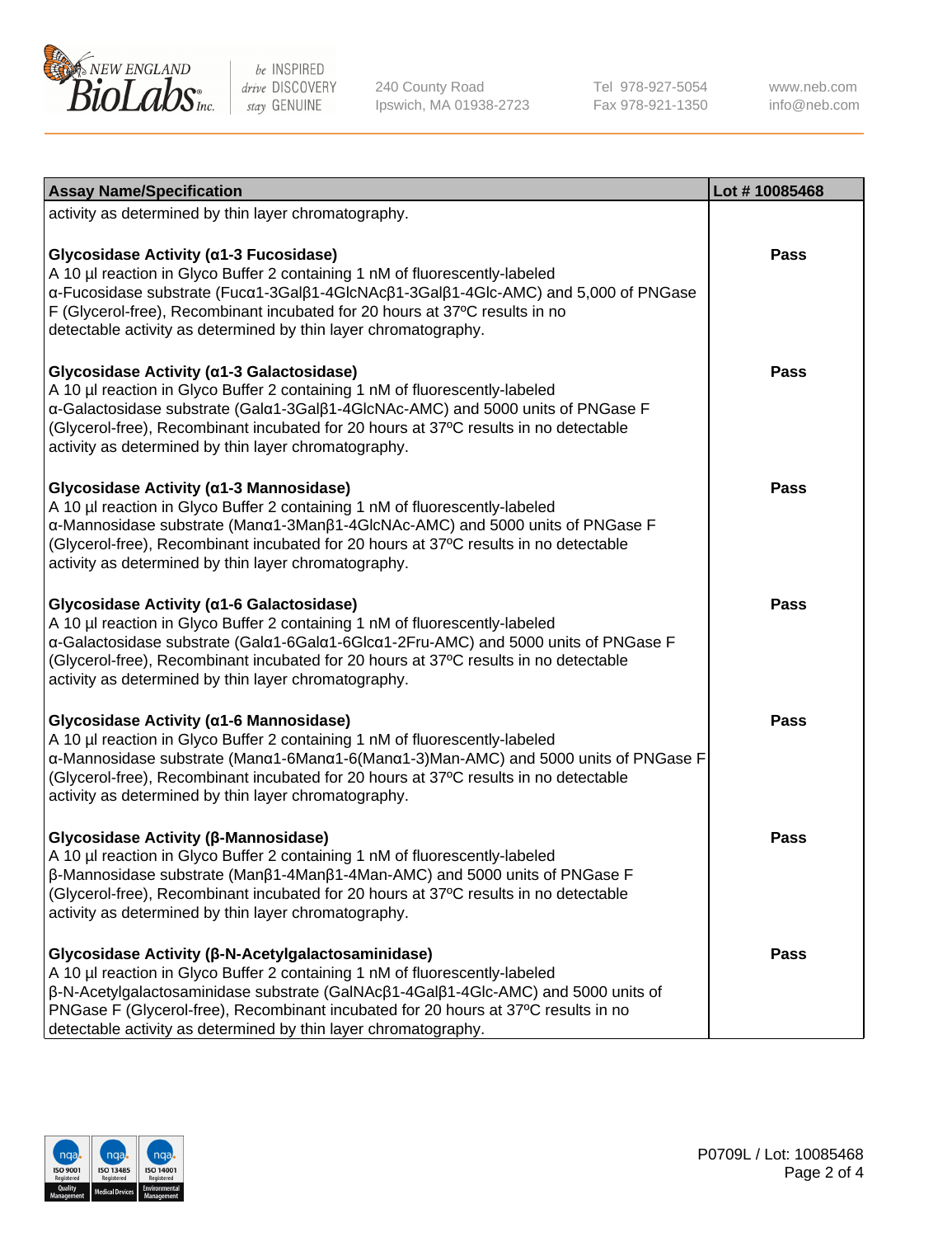

240 County Road Ipswich, MA 01938-2723 Tel 978-927-5054 Fax 978-921-1350 www.neb.com info@neb.com

| <b>Assay Name/Specification</b>                                                                                                                                                                                                                                                                                                                                                                           | Lot #10085468 |
|-----------------------------------------------------------------------------------------------------------------------------------------------------------------------------------------------------------------------------------------------------------------------------------------------------------------------------------------------------------------------------------------------------------|---------------|
| Glycosidase Activity (β-N-Acetylglucosaminidase)<br>A 10 µl reaction in Glyco Buffer 2 containing 1 nM of fluorescently-labeled<br>$\beta$ -N-Acetylglucosaminidase substrate (GIcNAc $\beta$ 1-4GIcNAc $\beta$ 1-4GIcNAc-AMC) and 5000 units<br>of PNGase F (Glycerol-free), Recombinant incubated for 20 hours at 37°C results in<br>no detectable activity as determined by thin layer chromatography. | <b>Pass</b>   |
| Glycosidase Activity (β-Xylosidase)<br>A 10 µl reaction in Glyco Buffer 2 containing 1 nM of fluorescently-labeled<br>$\beta$ -Xylosidase substrate (Xyl $\beta$ 1-4Xyl $\beta$ 1-4Xyl $\beta$ 1-4Xyl-AMC) and 5000 units of PNGase F<br>(Glycerol-free), Recombinant incubated for 20 hours at 37°C results in no detectable<br>activity as determined by thin layer chromatography.                     | <b>Pass</b>   |
| Glycosidase Activity (β1-3 Galactosidase)<br>A 10 µl reaction in Glyco Buffer 2 containing 1 nM of fluorescently-labeled<br>β-Galactosidase substrate (Galβ1-3GlcNAcβ1-4Galβ1-4Glc-AMC) and 5000 units of PNGase<br>F (Glycerol-free), Recombinant incubated for 20 hours at 37°C results in no<br>detectable activity as determined by thin layer chromatography.                                        | Pass          |
| Glycosidase Activity (β1-4 Galactosidase)<br>A 10 µl reaction in Glyco Buffer 2 containing 1 nM of fluorescently-labeled<br>$\beta$ -Galactosidase substrate (Gal $\beta$ 1-4GlcNAc $\beta$ 1-3Gal $\beta$ 1-4Glc -AMC) and 5000 units of<br>PNGase F (Glycerol-free), Recombinant incubated for 20 hours at 37°C results in no<br>detectable activity as determined by thin layer chromatography.        | <b>Pass</b>   |
| <b>Protease Activity (SDS-PAGE)</b><br>A 20 µl reaction in 1X Glyco Buffer 2 containing 24 µg of a standard mixture of<br>proteins and a minimum of 10,000 units of PNGase F (Glycerol-free), Recombinant<br>incubated for 20 hours at 37°C, results in no detectable degradation of the protein<br>mixture as determined by SDS-PAGE with Coomassie Blue detection.                                      | <b>Pass</b>   |
| <b>Protein Purity Assay (SDS-PAGE)</b><br>PNGase F (Glycerol-free), Recombinant is ≥ 95% pure as determined by SDS-PAGE<br>analysis using Coomassie Blue detection.                                                                                                                                                                                                                                       | Pass          |
| Glycosidase Activity (Endo F1, F2, H)<br>A 10 µl reaction in Glyco Buffer 2 containing 1 nM of fluorescently-labeled Endo F1,<br>F2, H substrate (Dansylated invertase high mannose) and 5,000 units of PNGase F<br>(Glycerol-free), Recombinant incubated for 20 hours at 37°C results in no detectable<br>activity as determined by thin layer chromatography.                                          | <b>Pass</b>   |
| <b>Glycosidase Activity (Endo F2, F3)</b>                                                                                                                                                                                                                                                                                                                                                                 | <b>Pass</b>   |